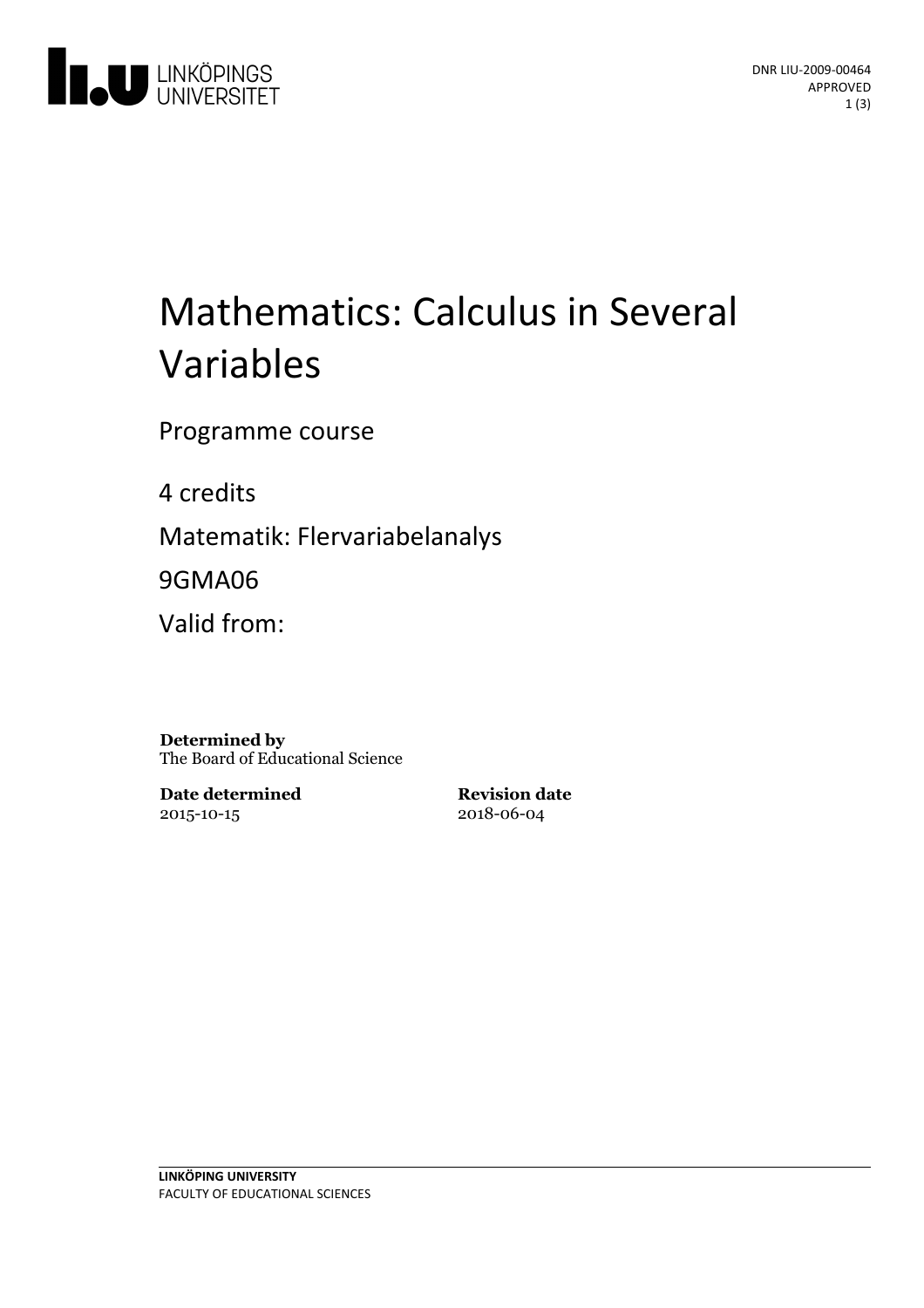## Main field of study

**Mathematics** 

#### Course level

First cycle

#### Advancement level

 $G_1X$ 

#### Course offered for

Secondary School Teacher Programme with a specialization in Teaching in Grades 7-9 of the Compulsory School

#### Entry requirements

-

#### Examination

Applies to all courses regardless of grading scale.

Students failing an exam covering either the entire course or part of the course two times are entitled to have a new examiner appointed for the reexamination.

If the course has a three-graded grading scale (U - VG), following applies:

Students who have passed an examination may not retake it in order to improve their grades.

If the course is a VfU course, the following applies:

• Examination of applied social and didactic abilities is limited to three (3) occasions.

#### Grades

Three-grade scale, U, G, VG

### Other information

Planning and implementation of a course must take its starting point in the wording of the syllabus. The course evaluation included in each course must therefore take up the question how well the course agrees with the syllabus. The course is carried outin such <sup>a</sup> way that both men´s and women´s

experience and knowledge is made visible and developed.